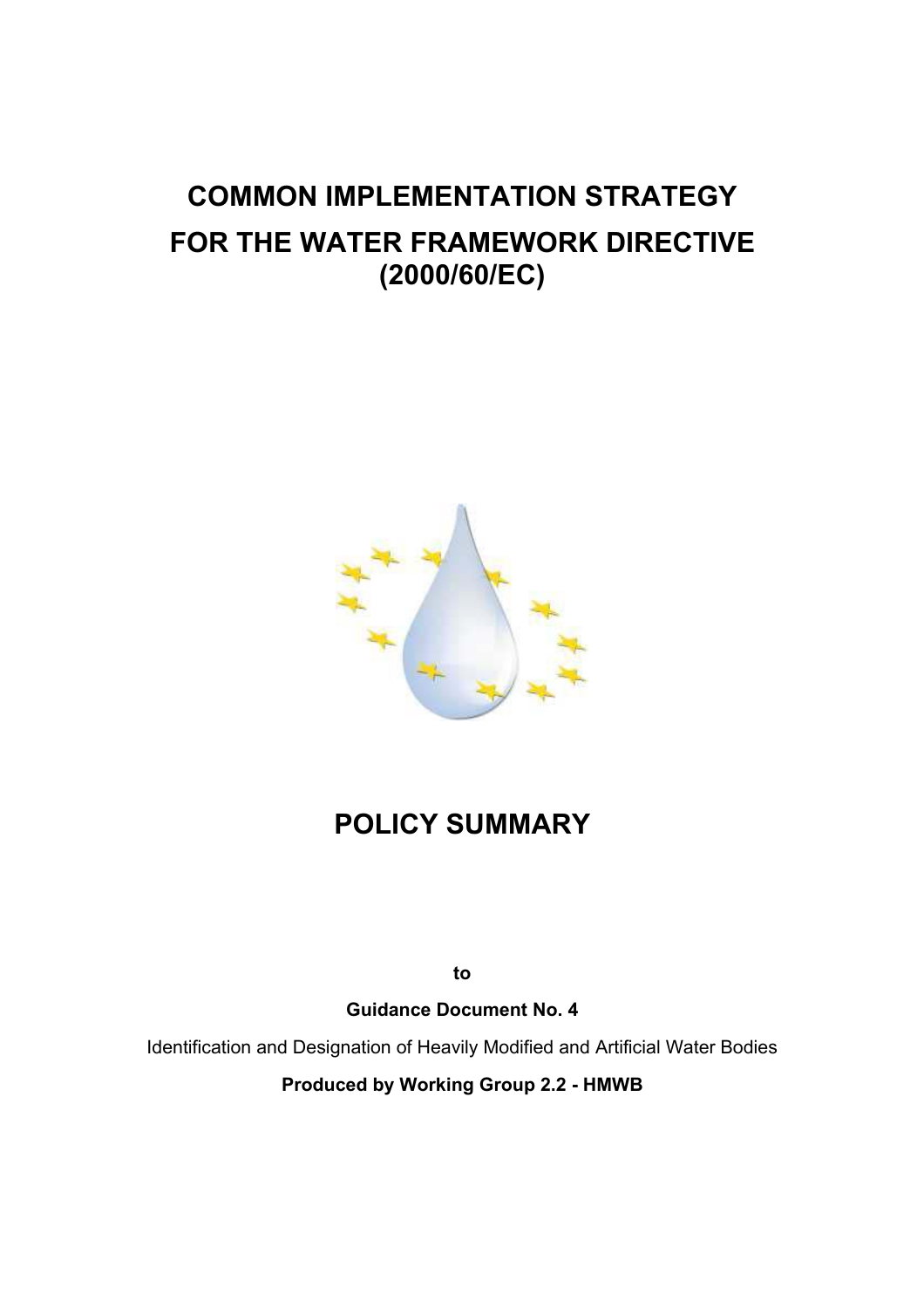## EXPI ANATORY NOTE

This policy summary gives an overview of the Heavily Modified Water Body (HMWB) & Artificial Water Body (AWB) guidance document drafted by the Common Implementation Strategy (CIS) HMWB Working Group 2.2. This policy summary consists of four sections which have been derived directly from the text of the HMWB & AWB guidance with very minor rephrasing. More explicitly:

- $\triangleright$  Section 1 has been derived from chapter 1.4 and part of chapter 1.3.2 of the guidance document.
- $\triangleright$  Section 2 has been derived from parts of chapter 2.1 of the guidance document.
- $\triangleright$  Section 3 has been derived from chapter 3 and parts of chapter 7.2 of the guidance document.
- $\triangleright$  Section 4 has been derived from chapter 7.5 of the guidance document.

In this summary, you will find references to chapters and annexes of the HMWB & AWB guidance document.

## TABLE OF CONTENTS

| 3 A STEPWISE APPROACH FOR THE DESIGNATION OF HMWB AND AWB  4 |  |
|--------------------------------------------------------------|--|
|                                                              |  |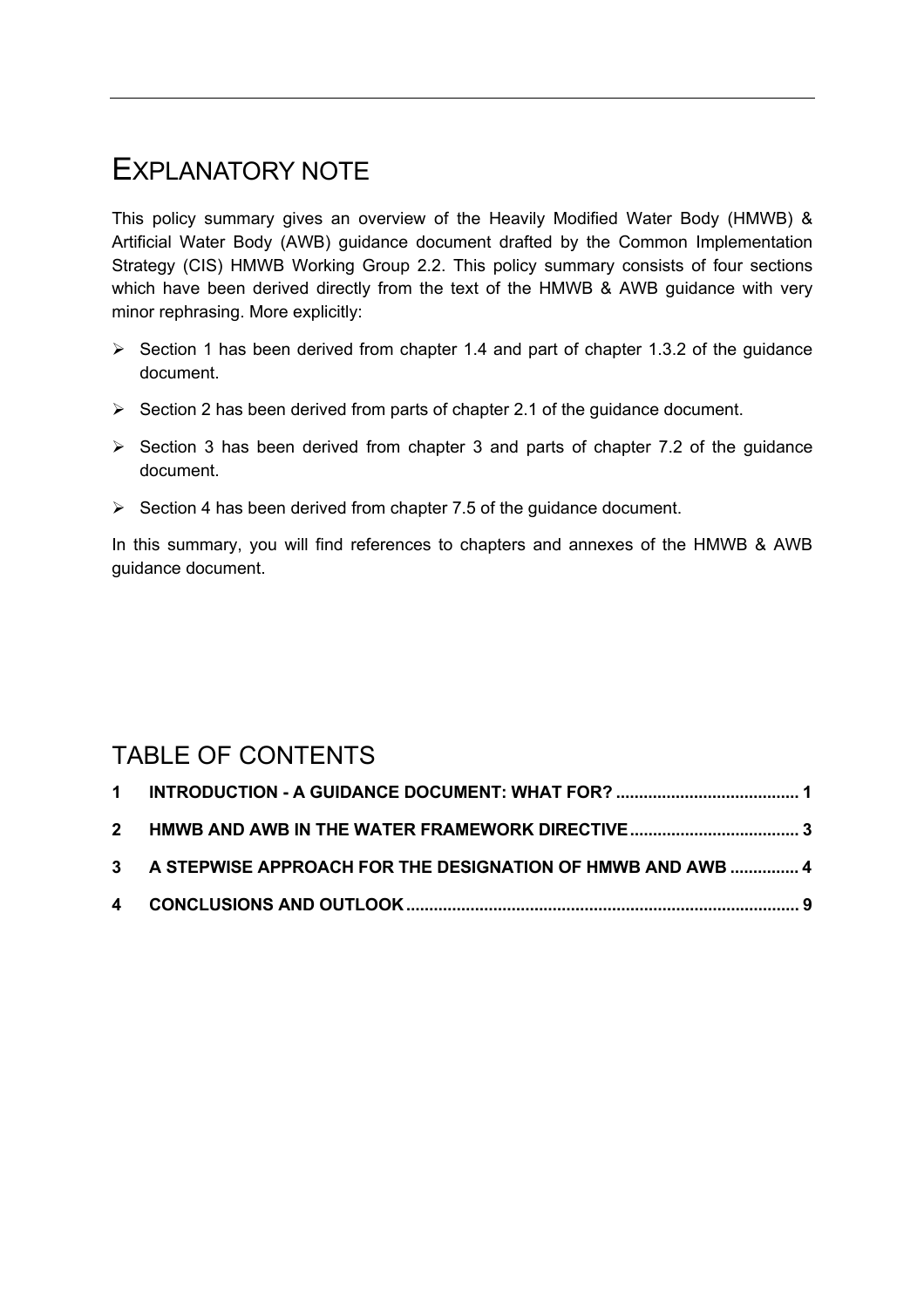### <span id="page-2-0"></span>1 INTRODUCTION - A GUIDANCE DOCUMENT: WHAT FOR?

The Heavily Modified Water Body (HMWB) & Artificial Water Body (AWB) guidance document (WFD CIS guidance document No. 4) aims at guiding experts and stakeholders in the implementation of Directive 2000/60/EC "establishing a framework for Community action in the field of water policy (the Water Framework Directive – WFD)". It focuses on the identification and designation of heavily modified and artificial water bodies in the broader context of the development of integrated river basin management plans as required by the WFD.

The purpose of the guidance document is to introduce the requirements of the WFD with respect to HMWB and AWB identification and designation and to serve as a practical implementation guide for those who will be actively involved in the implementation of the WFD. As the WFD does not always define or describe the terms and approaches to be used and because some parts are open to differing interpretation, the guidance document aims to develop a common understanding and interpretation of the WFD for the HMWB and AWB designation process and may, in part, describe pragmatic operational approaches to meeting WFD requirements.

#### **To whom is the Guidance Document addressed?**

The guidance document is addressed to:

- Administrative bodies responsible for implementing the WFD;
- Administrative bodies influenced by the implementation of the WFD;
- Planning engineers and other technical experts;
- Interested public; and
- Other stakeholders affected by the implementation of the WFD, especially with regards to the designation of HMWB (NGOs, water supply companies, hydropower, shipping, industry etc).

#### **What can you find in the Guidance Document?**

- 1. An introduction to the role of HMWB and AWB designation in the WFD (Chapter 2).
- 2. Practical guidance on the stepwise approach of identifying and designating HMWB and AWB and setting reference conditions and environmental quality objectives (Chapter 3).
- 3. Detailed guidance on how to implement the different steps (Chapters 4 to 6).
- 4. Cross-cutting issues and outlook (Chapter 7).

The guidance document proposes a step-by-step approach. Because of the diversity of circumstances within the European Union, its application may vary across Europe. The proposed approach may therefore need to be tailored to specific circumstances.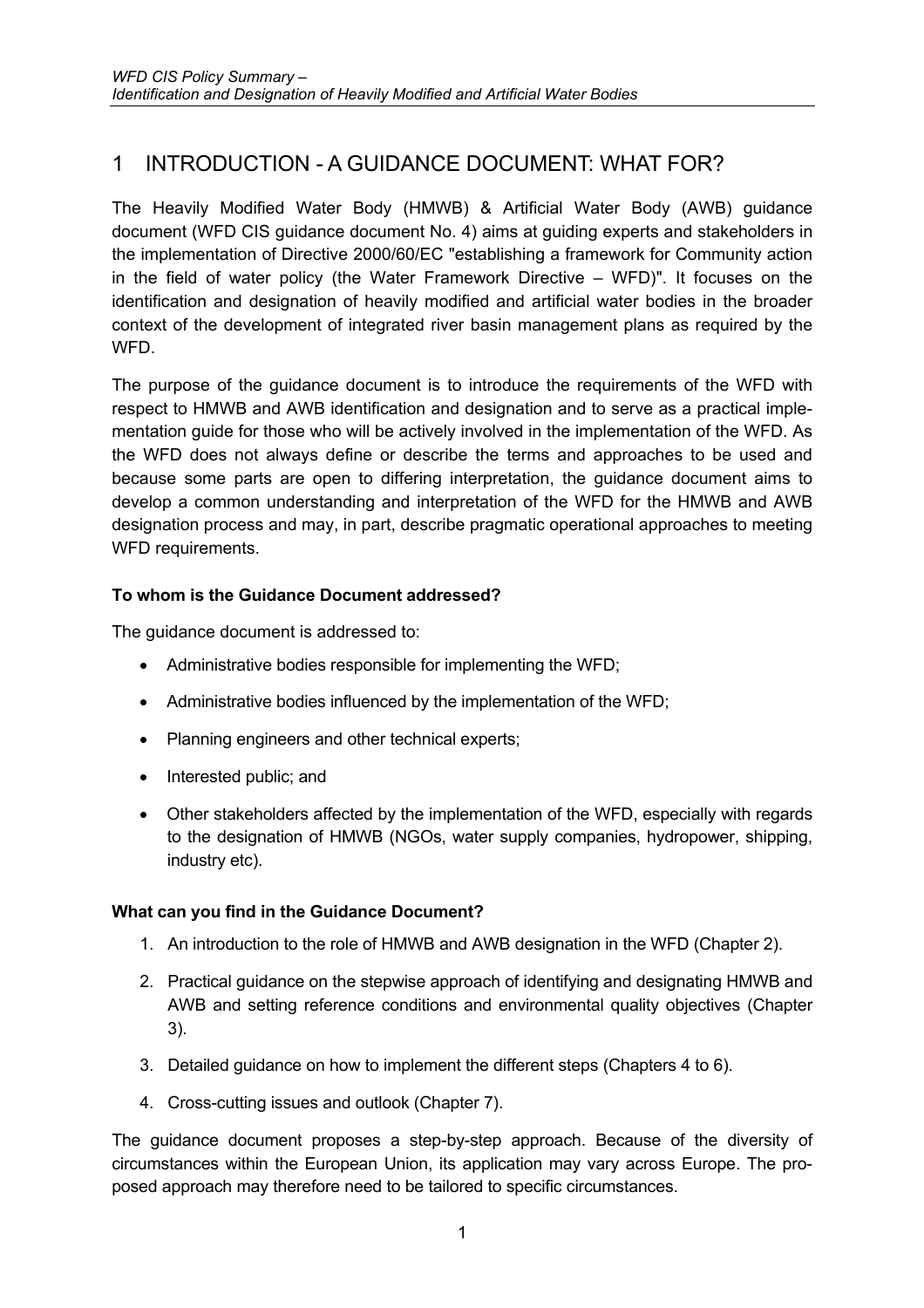There are important links between the HMWB Working Group and other working groups within the Common Implementation Strategy (CIS). It is therefore important to read the HMWB guidance document in the context of the guidance documents produced by the other CIS working groups.

#### **What you will not find in the guidance document?**

The guidance document is concerned with the designation of HMWB and AWB resulting from existing physical modifications. Implications from planned, new modifications [Art. 4(7)] are not considered in the document. The guidance document focuses on the first river basin management planning cycle (2008/9). It does not cover physically modified or artificial bodies of water that Member States do not choose to designate as HMWB or AWB.

#### **The HMWB Working Group**

As part of the EU WFD Common Implementation Strategy (CIS), a working group was established to develop guidance on the process of HMWB and AWB designation. The CIS Working Group 2.2 on "Heavily Modified Water Bodies" (HMWB) is jointly managed by the United Kingdom and Germany and involves the participation of [1](#page-3-0)2 Member States  $(MS)<sup>1</sup>$ Norway, some Accession Countries<sup>[2](#page-3-1)</sup> as well as a number of Stakeholders.<sup>3</sup> A number of distinct "sub projects" were progressed by the Working Group:

- Production of 12 "guidance papers" by the joint chair of the HMWB Working Group that were discussed at several Working Group meetings;
- Thirty-four case study projects, carried out in the MS and Norway, that tested the "guidance papers";
- A synthesis of the case study reports;
- Production of the HMWB and AWB guidance document;
- Production of this policy summary; and
- Production of a toolbox supporting the guidance document.

<span id="page-3-0"></span><sup>&</sup>lt;sup>1</sup> Austria, Belgium, Denmark, Spain, France, Germany, Greece, Netherlands, Portugal, Sweden, Finland and UK.

<span id="page-3-1"></span><sup>&</sup>lt;sup>2</sup> Hungary, Poland and Slovenia. The other seven Accession Countries are also members of the group but have so far not attended a working group meeting or the workshop.

<span id="page-3-2"></span>EEB, EUREAU, Eurelectric and WWF.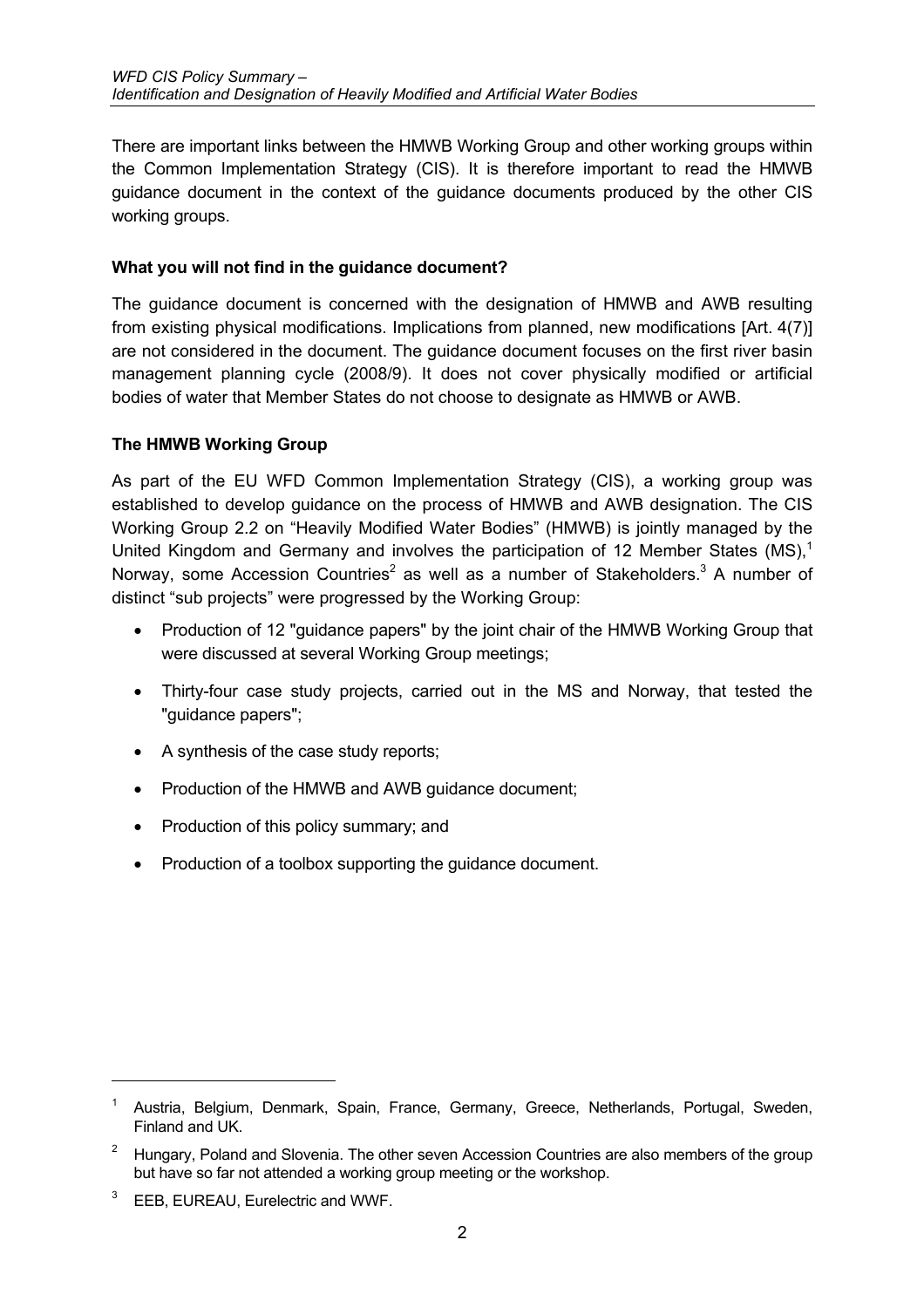## <span id="page-4-0"></span>2 HMWB AND AWB IN THE WATER FRAMEWORK DIRECTIVE

For surface waters the overall aim of the WFD is that Member States should achieve "good ecological and chemical status" in all bodies of surface water by 2015. Some water bodies may not achieve this objective. Under certain conditions the WFD permits Member States to identify and designate AWB and HMWB according to Article 4(3). The assignment of less stringent objectives to water bodies and an extension of the timing for achieving the objectives is also possible. These derogations are laid out in Articles 4(4) and 4(5).

**HMWB** are bodies of water which as a result of physical alterations by human activity are substantially changed in character and cannot, therefore, meet the "good ecological status" (GES). In this context:

- Physical alterations mean changes to the hydromorphological characteristics of a water body, and
- A water body that is substantially changed in character is one that has been subject to major long-term changes in its hydromorphology as a consequence of maintaining the specified uses listed in Article 4(3). In general these hydromorphological changes alter morphological and hydrological characteristics.

**AWB** are surface water bodies which have been created in a location where no water body existed before and which have not been created by the direct physical alteration, movement or realignment of an existing water body.

Member States may designate surface water bodies as HMWB or AWB where they have been physically altered so that they are "substantially changed in character" or "created by human activity" respectively, and subject to the tests specified in Article 4(3) The first test requires that the specified uses of the water body (i.e. navigation, hydropower, water supply or flood defence) or the "wider environment" would be significantly adversely affected by the restoration measures required to achieve good ecological status<sup>4</sup>.. The second test requires that there are no significantly better environmental options for delivering the specified use that are technically feasible and cost effective.

The designation of HMWB and AWB is optional; Member States do not have to designate water bodies as HMWB or AWB.<sup>[5](#page-4-2)</sup>

Instead of "good ecological status", the environmental objective for HMWB and for AWB is good ecological potential (GEP), which has to be achieved by 2015. The designation is not an opportunity to avoid achieving demanding ecological and chemical objectives, since GEP is an ecological objective which may often, in itself, be challenging to achieve.

<span id="page-4-1"></span>In the guidance document the first designation test 4(3)a is not considered relevant to AWB designation.

<span id="page-4-2"></span><sup>5</sup> Where modified or artificial waters are not designated the objective will be good ecological status.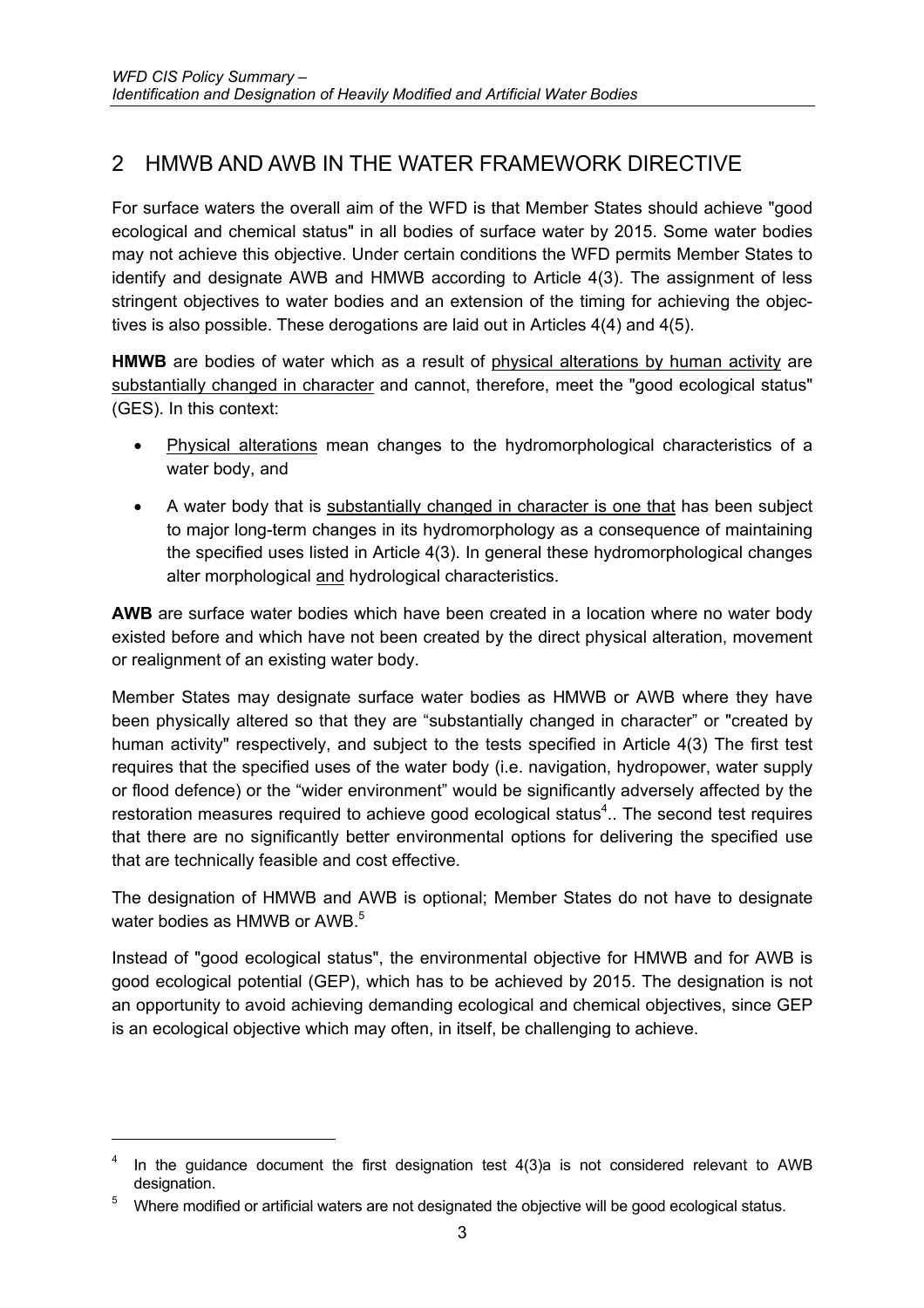<span id="page-5-0"></span>The designation may, in some instances, help to protect wider environmental interests, e.g. when the removal of a modification would lead to the destruction of valuable environmental features.<sup>[6](#page-5-1)</sup>

### 3 A STEPWISE APPROACH FOR THE DESIGNATION OF HMWB AND AWB

A very large number of water bodies will have to be assessed for possible designation as HMWB or AWB between now and 2008/2009 (publication of the first draft/final RBMP). It will be important therefore to ensure that the approaches and methods used for the designation process are practicable and comparable in all Member States. Moreover, it is important to develop appropriate options so that the complexity of the assessment methodology can be made proportionate to the circumstances. In addition, if several adjacent water bodies are subject to the same pressures and impacts, it may be possible to group these water bodies and undertake a single identification and designation process.

In the first planning cycle, there are serious practical difficulties in designating HMWB, in defining MEP and GEP and in performing an assessment of the likelihood of not achieving the relevant environmental quality objectives in 2004 as required by Article 5 (and Annex II). The IMPRESS and HMWB working groups have therefore recommended, that the assessment of the likelihood of failing the environmental objectives for HMWB can be carried out against GES rather than GEP. This helps to overcome the practical difficulties of defining the MEP & GEP for HMWB at this early stage.

[Figure 1](#page-6-0) illustrates the overall stepwise approach to the identification and designation of HMWB and AWB. In chapter 3 of the guidance document, the steps are summarised (steps 1 – 11), whilst chapters 4-6 describe the steps in more detail, including some proposed methods and explanations. It should be noted that step 1 and steps 3-5 are broader than the HMWB and AWB process. Step 1 is applicable to all water bodies and involves the application of the EC horizontal guidance on water body identification.<sup>[7](#page-5-2)</sup> Steps 3-5 are part of the broader Annex II (1.4 & 1.5) assessment of pressures and impacts which is described in the WFD CIS guidance document No 3 - IMPRESS. **No additional work beyond that required under IMPRESS is required as part of these steps.**

<span id="page-5-1"></span> $6$  The removal of a weir or dam may, for example, impact significant ecological (e.g. biodiversity) or historical (old mill) features. By designating the water body as heavily modified, the weir or dam probably will not have to be removed.

<span id="page-5-2"></span><sup>7</sup> WFD CIS Guidance Document No. 2 Identification of Waterbodies.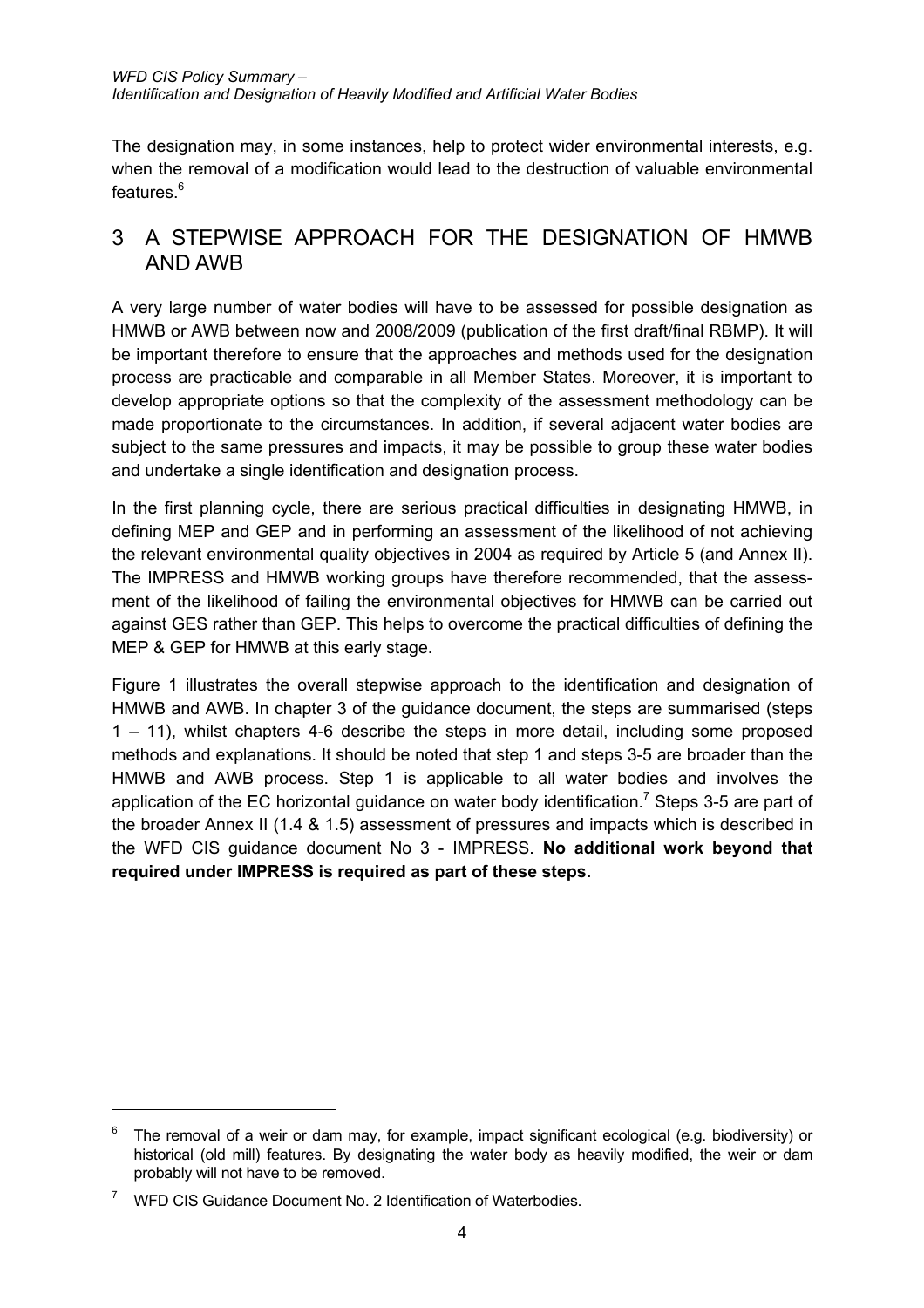

<span id="page-6-0"></span>Figure 1: Steps of the HMWB & AWB identification and designation process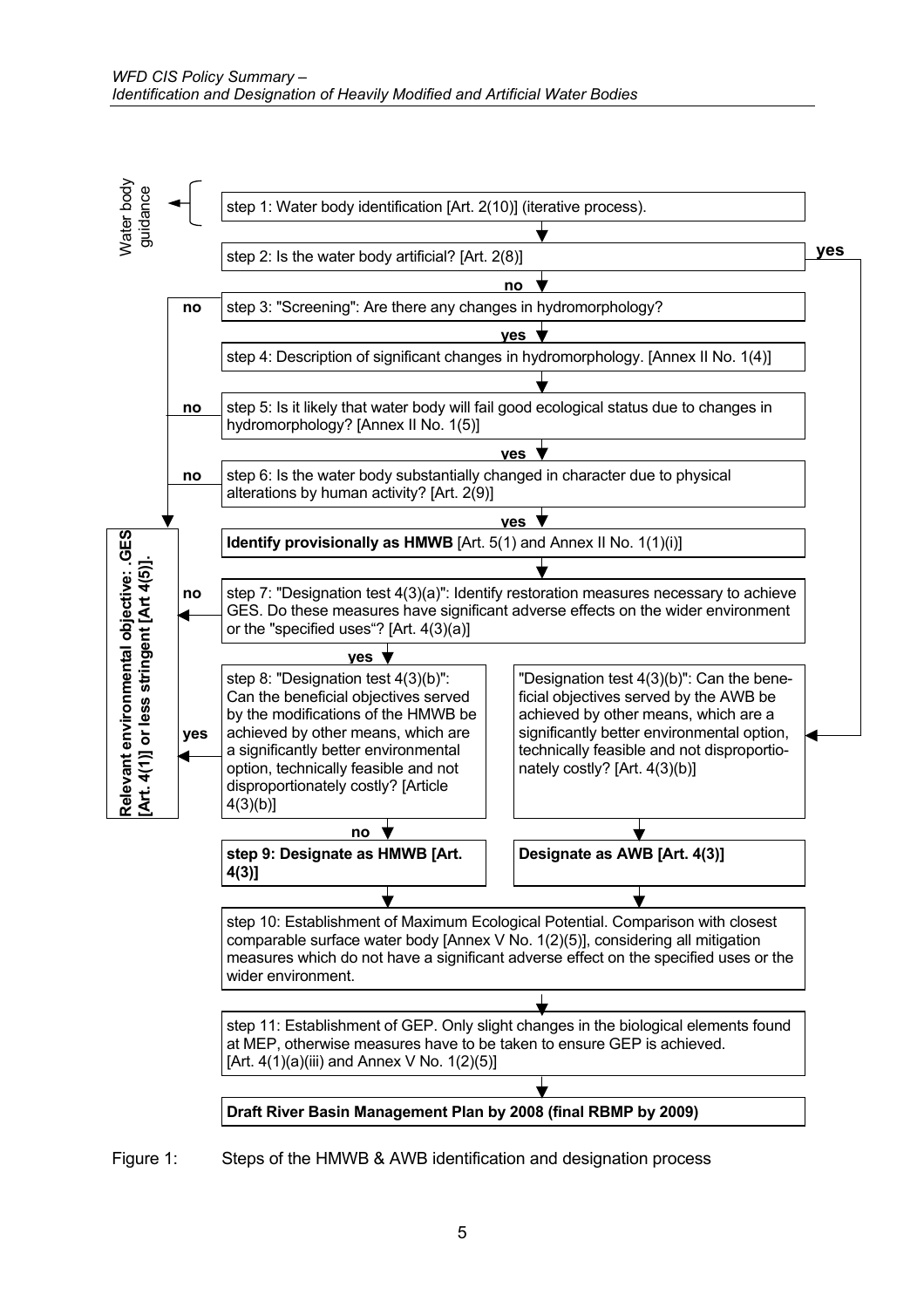- **step 1:** Distinct water bodies are to be identified and described according to WFD CIS guidance document No. 2 - water body identification. Water body identification is an iterative procedure with possible adaptations in later stages of the designation process (mainly after step 6, the provisional identification of HMWB). The water body identification has to be done for all surface waters (natural, heavily modified and artificial waters), and is significant, because water bodies are the units for which status is being assessed, objectives established and achievement of objectives of the WFD checked.
- **step 2:** The WFD gives distinct definitions for AWB and HMWB [Art. 2(8) and Art. 2(9) respectively]. In this second step it should be identified whether the water body concerned has been "created by human activity". If this is the case, Member States will have the option to identify it as AWB and consider it for designation or, in some circumstances, identify it as a natural water body. Where the intention is to designate as AWB, the first designation test (step 7) is not relevant and AWB should continue directly with the second designation test (step 8).
- **step 3:** A screening process is proposed to reduce effort and time in identifying water bodies which should not be considered for the HMWB designation tests. This will include those water bodies that are likely to fail to achieve GES but which show no hydromorphological changes. This step is part of the Annex II (1.4) assessment of pressures.
- **step 4:** For those water bodies which have not been "screened out" in step 3, significant changes in hydromorphology and resulting impacts should be further investigated and described. This includes the description of hydromorphological changes and the assessment of resulting impacts. This step is part of the Annex II (1.4 & 1.5) assessment of pressures and impacts.
- **step 5:** Based on the information gathered in step 4 and an assessment of the ecological status of the water body, the likelihood of failing to achieve good ecological status (or an estimate of what GES may be, based on current knowledge) should be determined. Within this step it has to be assessed whether the reasons for failing the GES are hydromorphological changes and not other pressures such as toxic substances or other quality problems. This step is part of the Annex II (1.5) assessment of impacts process to be completed by 22 December 2004.

The WFD CIS guidance document No.3 – IMPRESS will give more explicit guidance for steps 3-5; in particular, guidance on the "risk assessment". The Monitoring Working Group will deal with the monitoring requirements for water bodies "at risk" as well as for all other water bodies.

**step 6:** The purpose of this step is to select those water bodies where the changes in hydromorphology result in the water body being substantially changed in character. Such water bodies can be provisionally identified as HMWB. The remaining water bodies likely to fail GES, which are not substantially changed in character, will be identified as natural water bodies. Environmental objectives for such water bodies will be GES or other less stringent environmental objectives.

It is only necessary to collect sufficient information during steps 1, 3, 4 & 5 to demonstrate that pressures and impacts result in a failure to achieve good status (as described by the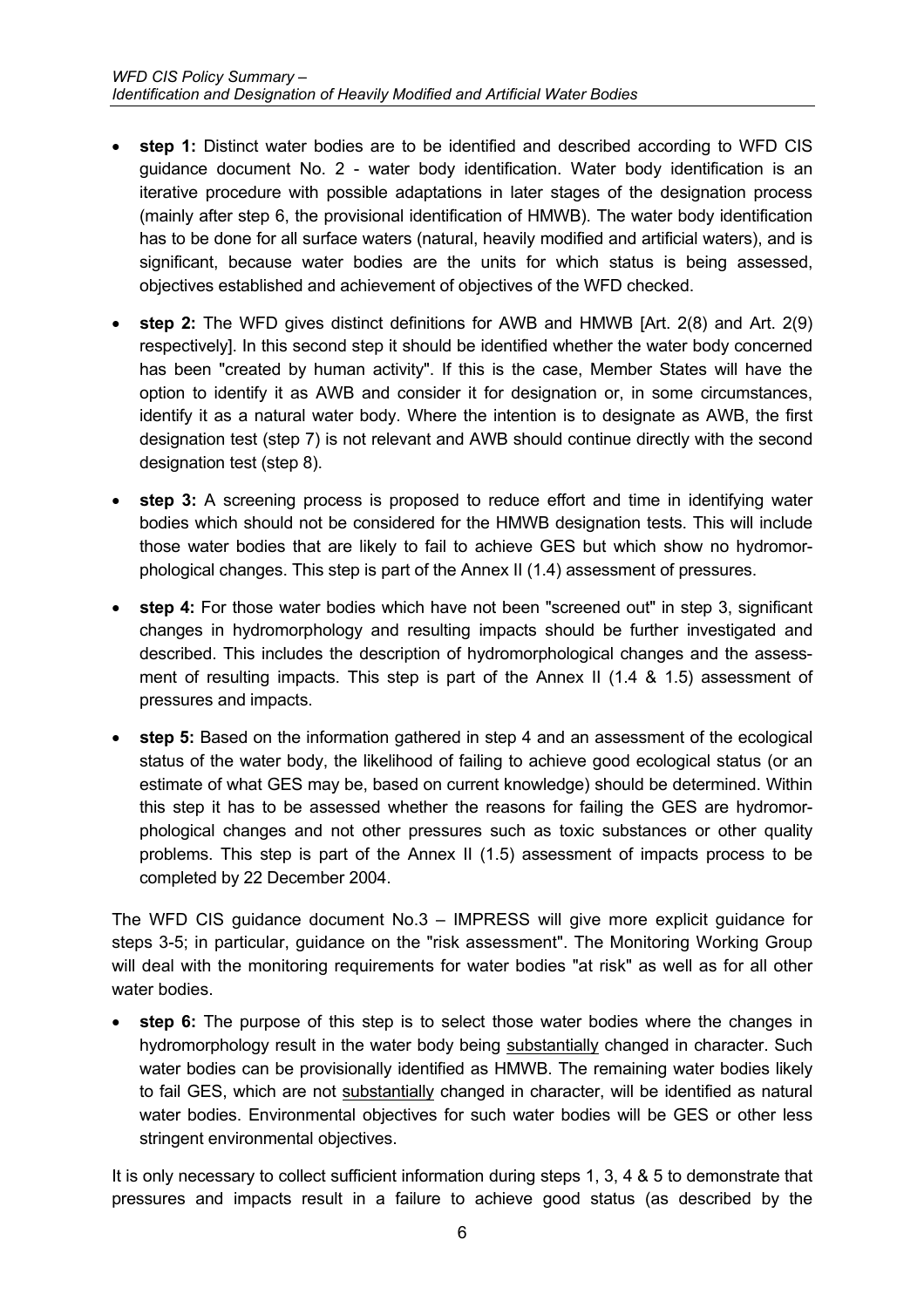IMPRESS guidance document) and in step 6 (first step of the HMWB process) that the water body is substantially changed in character. These requirements can be satisfied in a simple descriptive manner in clear-cut cases. For example, if a water body has irreversibly and definitely changed category, then it is easy to demonstrate that pressures and impacts prevent the achievement of GES (of the original water body category) and that it is substantially changed in character.

• **steps 7-8-9:** Where Member States wish to designate a water body as heavily modified they must then consider them for the designation tests specified under Article 4(3)(a) & Article 4(3)(b). Artificial water bodies are only considered for the test under Article 4(3)(b). In the first "designation test" (**step 7**) necessary hydromorphological changes ("restoration measures") to achieve "good ecological status" should be identified. In the first test it has to be assessed whether these "measures" have significant adverse effects on either the "specified uses" or the "wider environment". If they do, then the second designation test (**step 8**) is to be carried out.

The second designation test consists of several sub-tests. Firstly, "other means" to achieve the beneficial objective (e.g. replacement of surface water for drinking water supply with groundwater) are to be considered. Then, it has to be assessed whether the "other means" are a) technically feasible, b) a better environmental option and c) not disproportionately costly. If any of the sub-tests a), b) or c) are negative, the water bodies may be designated as heavily modified (**step 9**). If either the mitigation measures have no significant adverse effects (see step 7) or if "other means" can be found that fulfil the criteria a), b) or c) (see step 8), the water body must not be designated as heavily modified and the relevant environmental objective would be GES or a less stringent objective.

• **steps 10-11:** These steps are not part of the designation process. However, they are relevant to HMWB and AWB only and are therefore covered in this guidance document. They concern the definition of reference conditions and the setting of the environmental quality objectives for heavily modified and artificial water bodies. In **step 10** the reference condition for HMWB and AWB, the Maximum Ecological Potential (MEP), is defined. Based on the MEP, the environmental quality objective, the Good Ecological Potential (GEP), is defined (**step 11**).

The information gathered in the different steps (1-11) summarised above will contribute to the RBMP. The RBMP will contain programmes of measures [Art. 11] that are required to ensure the achievement of the environmental objectives for natural, heavily modified and artificial water bodies.

#### **TIMING IN THE FIRST RIVER BASIN PLANNING CYCLE**

The first draft RBMP should be available for public consultation by December 2008 [Art.14(1)(c)], while the final version is due one year later, in December 2009 [Art.13(6)]. The RBMP shall be reviewed and updated at the latest in December 2015 and every 6 years thereafter [Art.13(7)].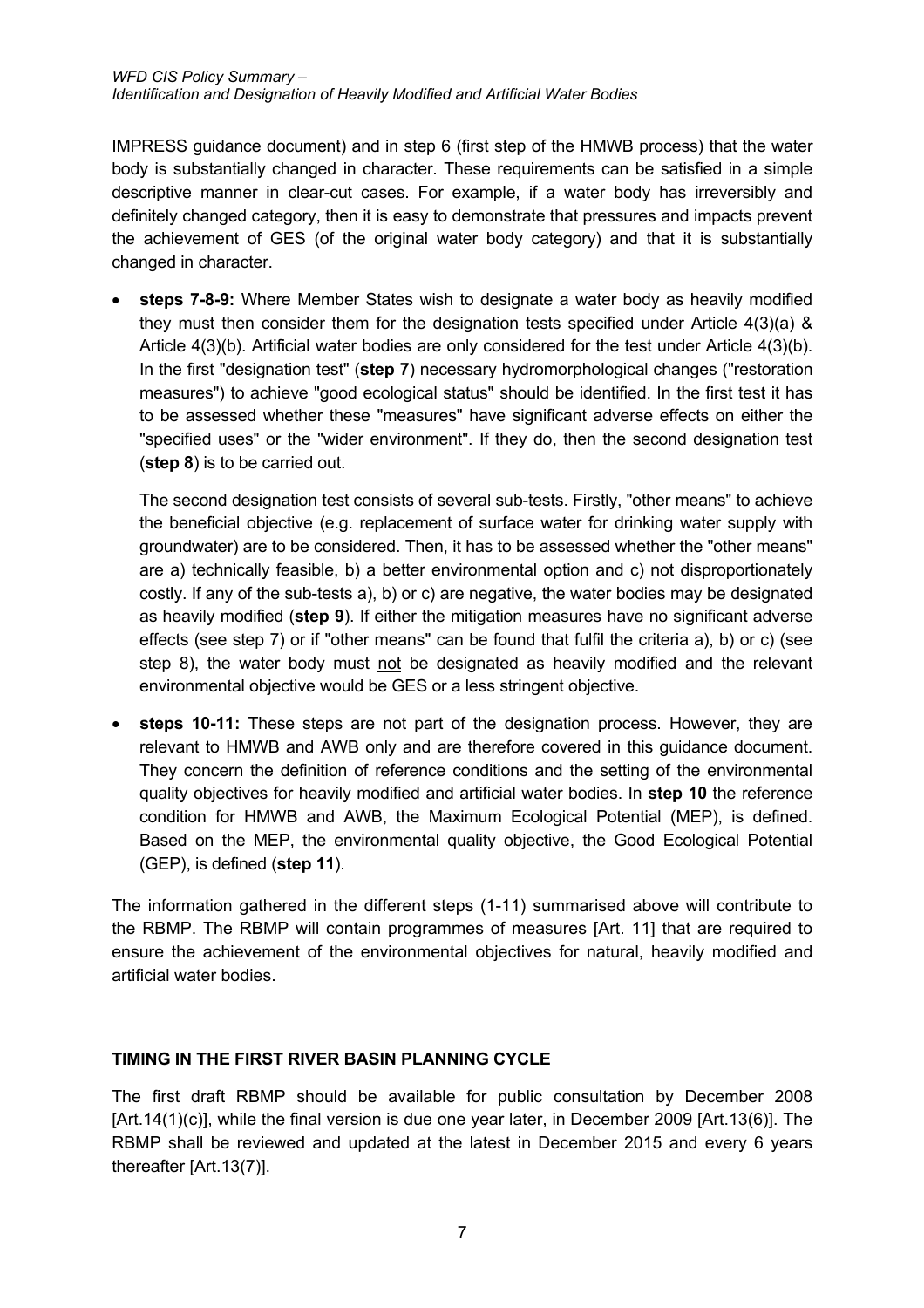The guidance document provides advice on how the HMWB and AWB identification and designation process should be undertaken during the first RBMP cycle. An overview of the step-wise identification and designation process for the first planning cycle is given in chapter 3 of the guidance document. It will be important that the timing of these activities are considered in the context of other relevant WFD Common Implementation Strategy working group guidance documents.

[Table 1](#page-9-0) identifies the major WFD deadlines in the timetable of the HMWB and AWB identification and designation process in the first planning cycle.

| <b>By</b><br>when? | What major task?                                                          | What needs to be done for HMWB and AWB?                                                                                                                                                                                                                                                                                                                                                                            |
|--------------------|---------------------------------------------------------------------------|--------------------------------------------------------------------------------------------------------------------------------------------------------------------------------------------------------------------------------------------------------------------------------------------------------------------------------------------------------------------------------------------------------------------|
| 2004               | Characterisation of<br>river basin district<br>[Art. 5]                   | steps $1-6$ :                                                                                                                                                                                                                                                                                                                                                                                                      |
|                    |                                                                           | Including: identification of water bodies (step 1); identification of<br>AWB (step 2); description of hydromorphological changes (step 3);<br>description of significant changes in hydromorphology (step 4);<br>estimation of GES (non-AWB); likelihood of failing GES objective<br>(Step 5; non-AWB); estimation of GEP (AWB); likelihood of failing<br>GEP (AWB); and provisional HMWB identification (step 6). |
| 2008/9             | River basin<br>management plan &<br>public consultation<br>[Art. 13 & 14] | steps $7-11$ :                                                                                                                                                                                                                                                                                                                                                                                                     |
|                    |                                                                           | Including designation tests (steps 7 and 8), designation (step 9),<br>identification of reference conditions (step 10) and environmental<br>quality objective (step 11) for HMWB and AWB.                                                                                                                                                                                                                          |

<span id="page-9-0"></span>Table 1: Major WFD deadlines in the timetable for the identification and designation of HMWB and AWB in the first planning cycle